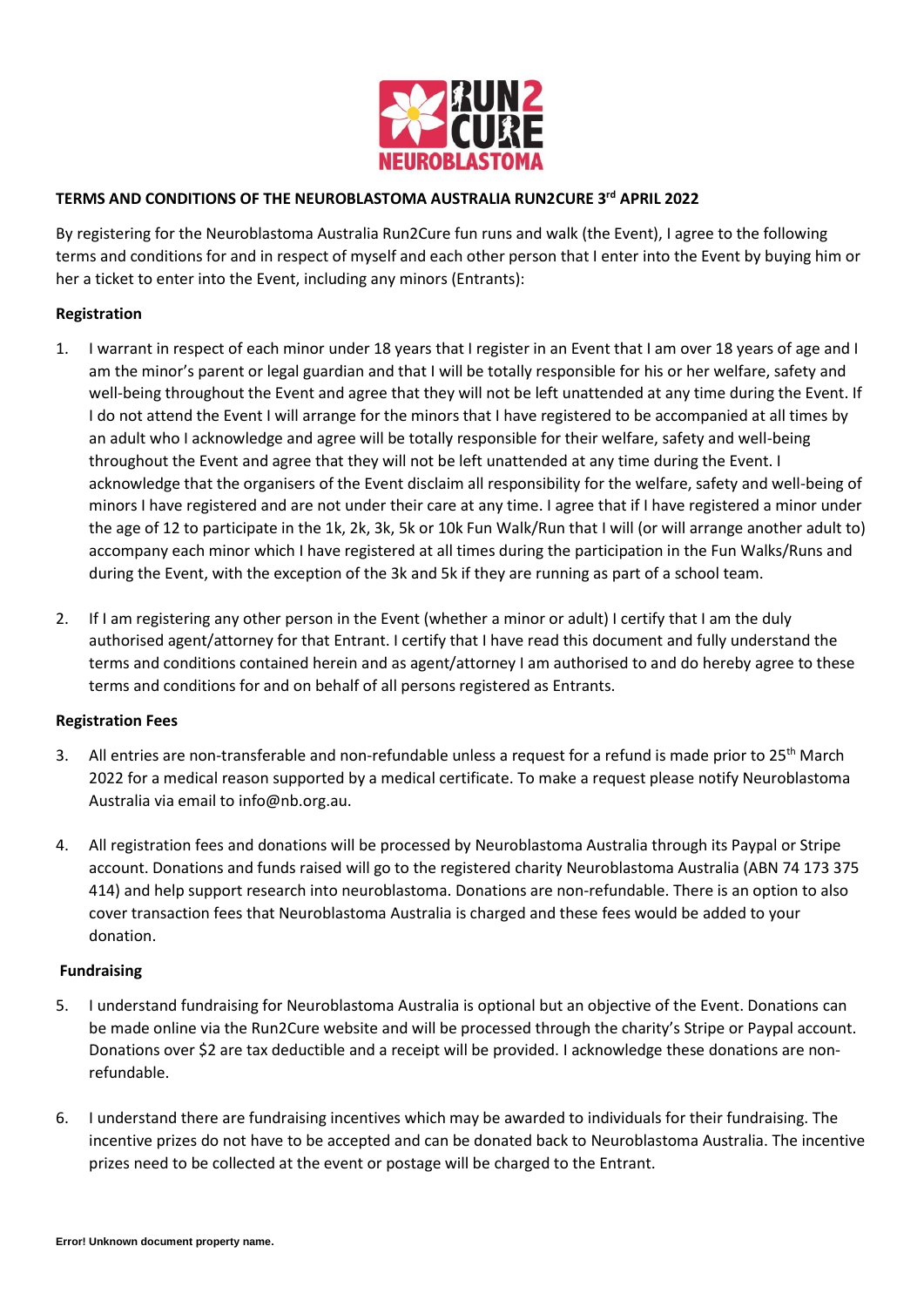7. I understand if I want to hold a fundraising event to help generate more fundraising for Neuroblastoma, I need to contact Neuroblastoma Australia to be granted Authority to Fundraise and I would need to organise my own insurance and comply with the fundraising regulations in my State of Territory of Australia.

## **Competing in the Event**

- 8. I acknowledge and agree as follows:
	- (a) Entrants participate in the Event entirely at his or her own risk.
	- (b) Entrants will take all reasonable measures to protect him or herself from the risks of participation.
	- (c) Entrants accept all responsibility for travel and medical insurance and for payment and/or reimbursement of medical/surgical expenses incurred on his or her behalf.
	- (d) Entrants acknowledge that the Event involves the real risk of serious injury or risk of death, from various causes including but not limited to over-exertion, dehydration, accidents with other competitors, spectators and road users and weather conditions. Each Entrant (or his or her parent or legal guardian) has voluntarily read and understood this warning and accept the inherent risks of the Event.
	- (e) To the best of each Entrant's knowledge, he or she is not suffering from a condition, which would prevent and/or render them unfit to participate in the Event. Each Entrant recognises the difficulties of participating in the Event and attests that he or she is physically fit to compete safely, have trained sufficiently and have not been advised by a qualified medical practitioner not to compete in the Event. Each Entrant agrees that he or she enters into the Event at his or her own sole risk.
	- (f) Entrants are responsible for all property brought to the Event sites. Entrants acknowledge that Neuroblastoma Australia and O2 Events accept no responsibility for any loss or damage to this property. Entrants consent to the conduct of identity verification checks, security checks (which may include inspecting my personal property) prior to entry to and departure from the Event sites.
	- (g) Entrants undertake to comply with all applicable regulations, by laws and rules of the Australian Sports Anti Doping Agency (ASADA) in relation to the Event. Entrants will walk and/or run with care and take all reasonable measures to protect themselves from the risks of participation. Entrants agree to abide by the directions and decisions of the officials, and other representatives of Neuroblastoma Australia and O2 Events.

# **Disclaimer and Liability**

- 9. In consideration of Neuroblastoma Australia accepting the application to enter the Event, I agree that :
- a) Each Entrant hereby releases, discharges and forever holds harmless the organisers of the Event including without limitation Neuroblastoma Australia and O2 Events (and their directors, officers, employees, volunteers, contractors, sponsors and / or agents) from any action, suit, proceeding, claim, demand, damage, penalty, cost or expense and from any liability (to the extent permitted by law) for or as a result of any loss, injury, death or damage suffered by an Entrant in relation to his or her attendance and participation at the Event, how so ever caused, including any claim or liability which arises due to any negligence of Neuroblastoma Australia, and O2 Events (and / or their directors, officers, employees, volunteers, contractors, sponsors and / or agents); and
- b) Each Entrant indemnifies and will keep indemnified Neuroblastoma Australia and O2 Events, (and/or its directors, officers, employees, volunteers, contractors, sponsors and/or agents) in respect of any action, suit, proceeding, claim, demand, damage, penalty, cost or expense by any person and from any liability arising as a result of or in connection with his or her participation at the Event and/or a breach of these terms and conditions.